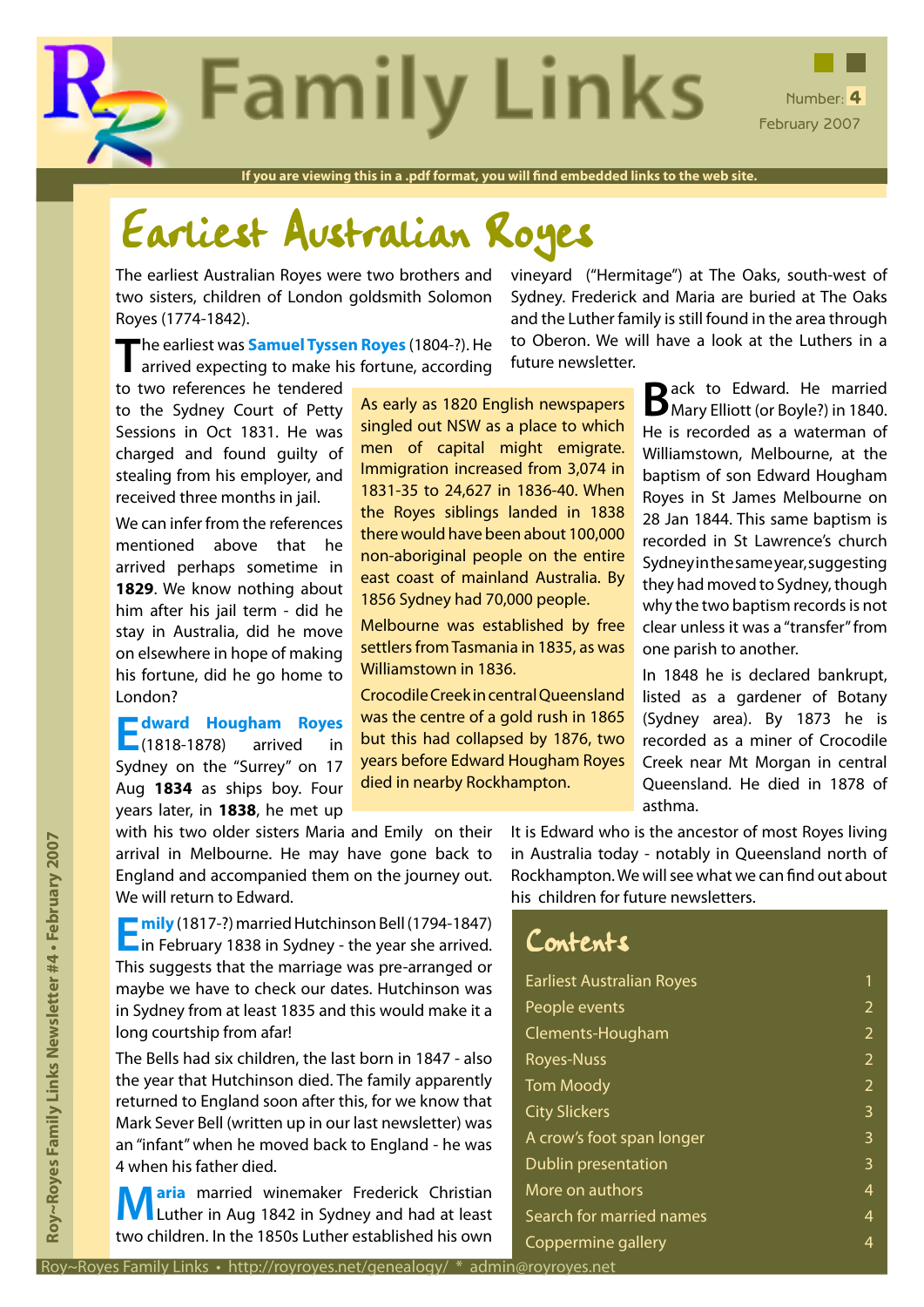### <span id="page-1-0"></span>**图 Family news and stories**

# People events

### **\* Life Begun**

30 Nov: **[Alexander Ryan Charles](http://royroyes.net/genealogy/getperson.php?personID=I1361&tree=rr_tree)  [Smith](http://royroyes.net/genealogy/getperson.php?personID=I1361&tree=rr_tree)** to Carl and Helena in Perth, WA, first grandchild for Charles and Joan Walsh- Smith. *[Hogan]*

23 Jan: **[Caleise Poppy Mai Eaton](http://royroyes.net/genealogy/getperson.php?personID=I1376&tree=rr_tree)** born to Wayne and Sharee in Rockhampton QLD *[Royes]*

#### **8** Lives United

9 Sep: **[Adam James Royes married](http://royroyes.net/genealogy/familygroup.php?familyID=F764&tree=rr_tree)  [Nicole Templeton](http://royroyes.net/genealogy/familygroup.php?familyID=F764&tree=rr_tree)** in Brisbane, QLD *[Royes]*

21 Oct: **[Douglas William Malcolm](http://royroyes.net/genealogy/familygroup.php?familyID=F660&tree=rr_tree)  [married Casey Grey](http://royroyes.net/genealogy/familygroup.php?familyID=F660&tree=rr_tree)** in Mareeba, QLD. *[Royes]*

2 Dec: **[Raymond Malcolm and](http://royroyes.net/genealogy/familygroup.php?familyID=F663&tree=rr_tree)  [Padideh Zareha](http://royroyes.net/genealogy/familygroup.php?familyID=F663&tree=rr_tree)** in Brisbane, QLD *[Royes]*

#### **T** Life Complete

24 Oct: **[Robert Francis Royes](http://royroyes.net/genealogy/getperson.php?personID=I1023&tree=rr_tree)** funeral service in Brisbane, QLD. Formerly or Bardon, Brisbane. *[Royes}*

27 Oct: **[Edward Smith](http://royroyes.net/genealogy/getperson.php?personID=I8259&tree=rr_tree)**, born 21st May 1947, Atherton, QLD, died in Brisbane, QLD, aged 59. His father was Alfred Charles Smith, mother, Olga Mary West. *[Royes-Weatherburn]* 6 Jan: **[Beryl \(Moody\) Smith](http://royroyes.net/genealogy/getperson.php?personID=I8096&tree=rr_tree)**, widow of Albert Edward Smith and niece of Mary (Moody) Royes, died in Mareeba QLD. *[Royes]*

12 Jan: **[Bill Hargraves](http://royroyes.net/genealogy/getperson.php?personID=I1366&tree=rr_tree)**, husband of Ann (Diery), in Innisfail QLD. Ann is a cousin (once removed) to May Royes. *[Moody]*

*[NOTE: The three Smiths listed above are not related!]*

*"People events" appear on the R~RFL Home page (news column on the right) as they are notified and remain there for approximately 6 months (depending on the number of entries)*

# Clements-Hougham

iz (Davis) Welman emailed last November to say how excited she was to discover her Davis-Girvan-Clement heritage in our family tree site. Less then three hours later I got an even more excited email when she discovered the Houghams in our web site - her husband's mother was a Hougham and in fact was in the family tree on the web site. So let's get this straight! When Maurie Roy and May Royes were marrried in 1940 they brought together the Roy-Logan-**Clements** line and the Royes-**Hougham** line. When [Liz](http://royroyes.net/genealogy/familygroup.php?familyID=F2467&tree=rr_tree)  [Davis married Gavin Welman](http://royroyes.net/genealogy/familygroup.php?familyID=F2467&tree=rr_tree)

in 1973, they brought together the Davis-Girvan-**Clements** line and the Welman-**Hougham** line! Gavin is therefore 12th cousin to May Royes and Liz is 3rd cousin to Maurie Roy.

And Gavin's mother's line is the same line that produces our Hougham researcher in Kent, Robin Young. Gavin is Robin's 2nd cousin.

There is a [chart](http://royroyes.net/genealogy/charts/charts_treelinks.php)  [showing the](http://royroyes.net/genealogy/charts/charts_treelinks.php)  [two Clements-](http://royroyes.net/genealogy/charts/charts_treelinks.php)[Hougham](http://royroyes.net/genealogy/charts/charts_treelinks.php)  [connections](http://royroyes.net/genealogy/charts/charts_treelinks.php)

via a link on the Overview charts front page (just below the diagram).

*––––––*

*[Did you know that you can work out your relationship with any other person in the family tree? Go to your page, click the "relationship" button, link to the second person via the box provided and then click on "Calculate".]*

# Royes-Nuss

**J ean Clare Royes** (1900-<br>1989) was a daughter of **[ean Clare Royes](http://royroyes.net/genealogy/getperson.php?personID=I954&tree=rr_tree)** (1900- Thomas Mordaunt Royes - of Ravenswood, Normanton, Mareeba and Charters Towers in North Queensland. She married a Frederick Nuss. Last October I was contacted by four members of that branch of the tree who had found themselves in our web site and their data has been updated. It is always good to match up names in the family tree with a contact!

# Tom Moody



**B**[ill Grumley](http://royroyes.net/genealogy/getperson.php?personID=I362&tree=rr_tree) of Malanda, Queensland, wrote about what he had heard from family

members about the Moody's. Mary Moody Royes was the mother of Bill's late wife, Edna, and seven other siblings, including May Royes:

"The grandfather [**[Thomas](http://royroyes.net/genealogy/getperson.php?personID=I694&tree=rr_tree)  [Stewart Moody](http://royroyes.net/genealogy/getperson.php?personID=I694&tree=rr_tree)**] travelled up through Ravenswood... to Mareeba and set up his headquarters. He packed supplies into the miners in the Mulgrave Valley and probably a lot more mining camps. He was the founder of the Atherton Ambulance and I understand one of the patients - he was killed when he was racing one of his his sons back to the Carrington settlement [between Atherton and Herberton] - this was one of the main early settlements on the Tablelands."

*Thanks for contributions: Liz Welman, Arlene Faulkner, Jeanette Dower, Glenda Pollard, Bill Grumley, Joyce Trimble, Mandie Bloomfield, Marion McNeill, Jack Hogan, George Royes, Joan Walsh-Smith - and the many who sent in adjustments to the web-site data.*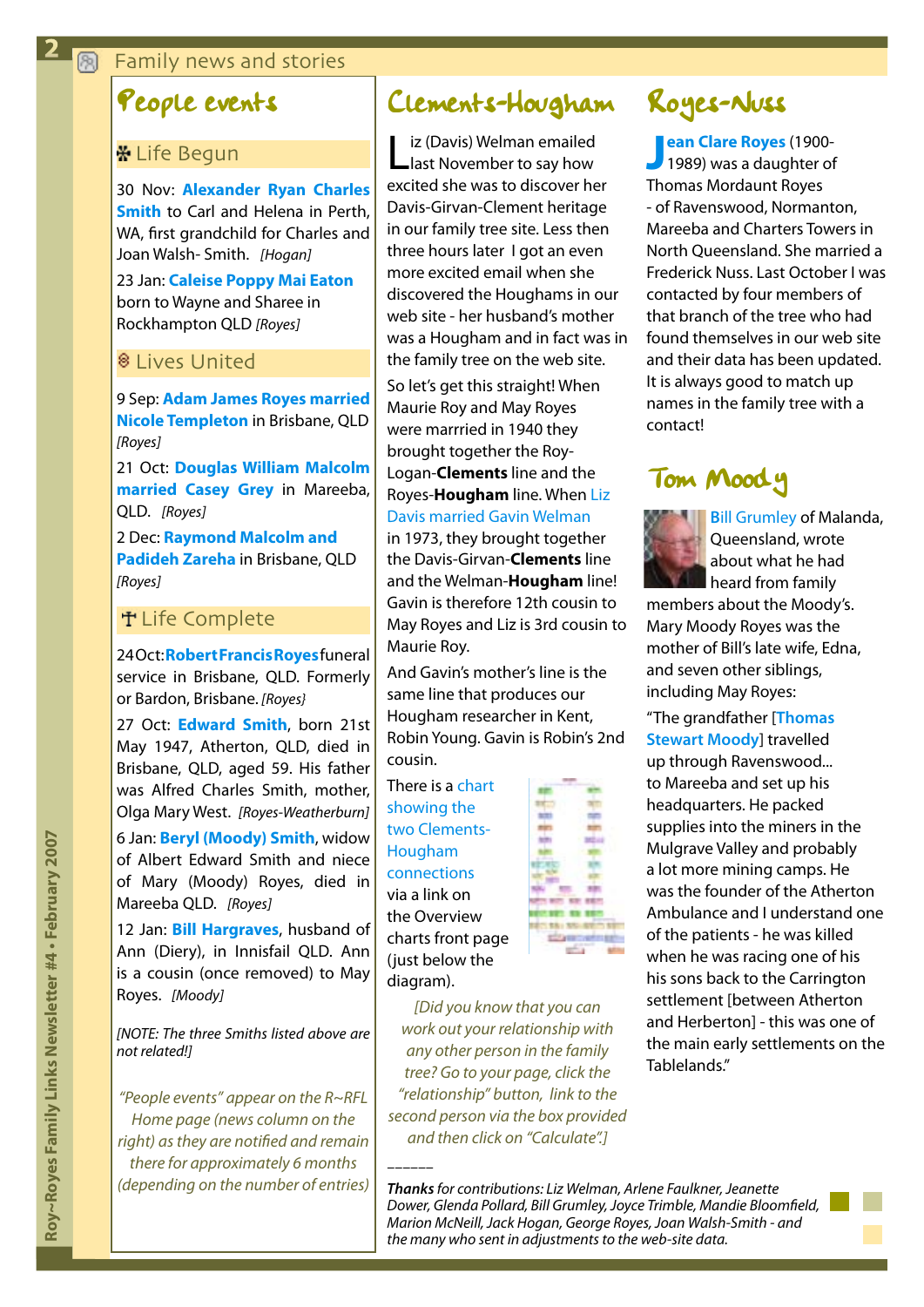**3**

<span id="page-2-0"></span>



## **[Mandie \(Roy\) Bloomfield](http://royroyes.net/genealogy/getperson.php?personID=I842&tree=rr_tree)**

had a chuckle when she picked up grandchildren Caitlin and Ben from

Laidley [SE Queensland] and ferried them to nearby Rosewood Golf Club. I didn't realise just how much they were 'city kids', she writes.

Between Grandchester and Rosewood there is a lot of country. Caitlin, 4 on 17th Dec, asked: 'What's with all the rainforest? ' When I asked her to repeat her query she wanted to know why there were so many trees.

We took in the cows and horses and then we passed a large group of bee-hives which I pointed out to them and explained that that



was where honey  $\omega$  came from. Caitlin: 'I've got honey at home

and it doesn't come from any bees.' I explained that it did - from hive, to bottle and bucket, to shop.... and went on to explain the similar process that gives us milk.

Ben (aged 6) had been very quiet, taking all this in, but then from behind me comes the query,

'Grandma, where does water come from?' and I explained that it came from the sky, ably assisted by Caitlin who agreed and said that God sent it down.

A relieved Ben then said, 'So water doesn't come from any animals, does it, Grandma?'

# A crow's foot span

## longer



[Marion McNeill](http://royroyes.net/genealogy/getperson.php?personID=I5221&tree=rr_tree) *[Wiley branch}* is from Larne, Northern Ireland, and tells us that in the

northern hemisphere the days are "getting a crow's foot span longer" as her grandfather, Hugh Wiley, would have said. (I cannot find that in any dictionary!) She tells us that Uncle Billy Wiley and his nephew Billy Wiley are lay preachers. Uncle Billy has spent some years, with his wife, working with drug addicts in England and then in Hong Kong.

The new year has some unknowns for her family as her husband George has Alzheimers dementia and at the time of writing (early January) it was "beginning to get quite bad".





[Jack Hogan](http://royroyes.net/genealogy/getperson.php?personID=I447&tree=rr_tree) made a Presentation on 20th January of the Hogan/ Russell/O'Donohoe

Family Tree in the hallowed halls of Trinity College, Dublin.



According to a somewhat biased participant (his son Stephane) "it was not just a success, it was a GREAT SUCCESS''.

Jack reports that "we had a surprisingly large audience of no less than 31 family members as well as three friends who were interested. We also had a cameraman present who made a video of the event. People travelled for the presentation from Brussels, London and Paris.

"My nephew by marriage, Dr [Mark Lawler,](http://royroyes.net/genealogy/getperson.php?personID=I1271&tree=rr_tree) Associate Professor of Molecular Medicine at Trinity, spoke on the history of the Genetic Department, the descendants of [Niall of the Nine Hostages](http://en.wikipedia.org/wiki/Niall_of_the_Nine_Hostages) (5th century AD) and the historic link with Sir William Wilde (Oscar's father). The Institute of Genetics is built on the site where Sir William founded an Eye and Throat Hospital and was By Appointment Eye Surgeon to Queen Victoria. The aforementioned Niall of the Nine Hostages is the Irish answer to Genghis Khan.

"We retired afterwards to Cooper's Restaurant on Leeson Streel where dinner ended at 2.30 AM. According to (unfounded) rumours, many went clubbing until dawn (the sun rises late at this time of year in the Northern Hemisphere). The Irish love a party.



and my mother's name was Fluffy!"